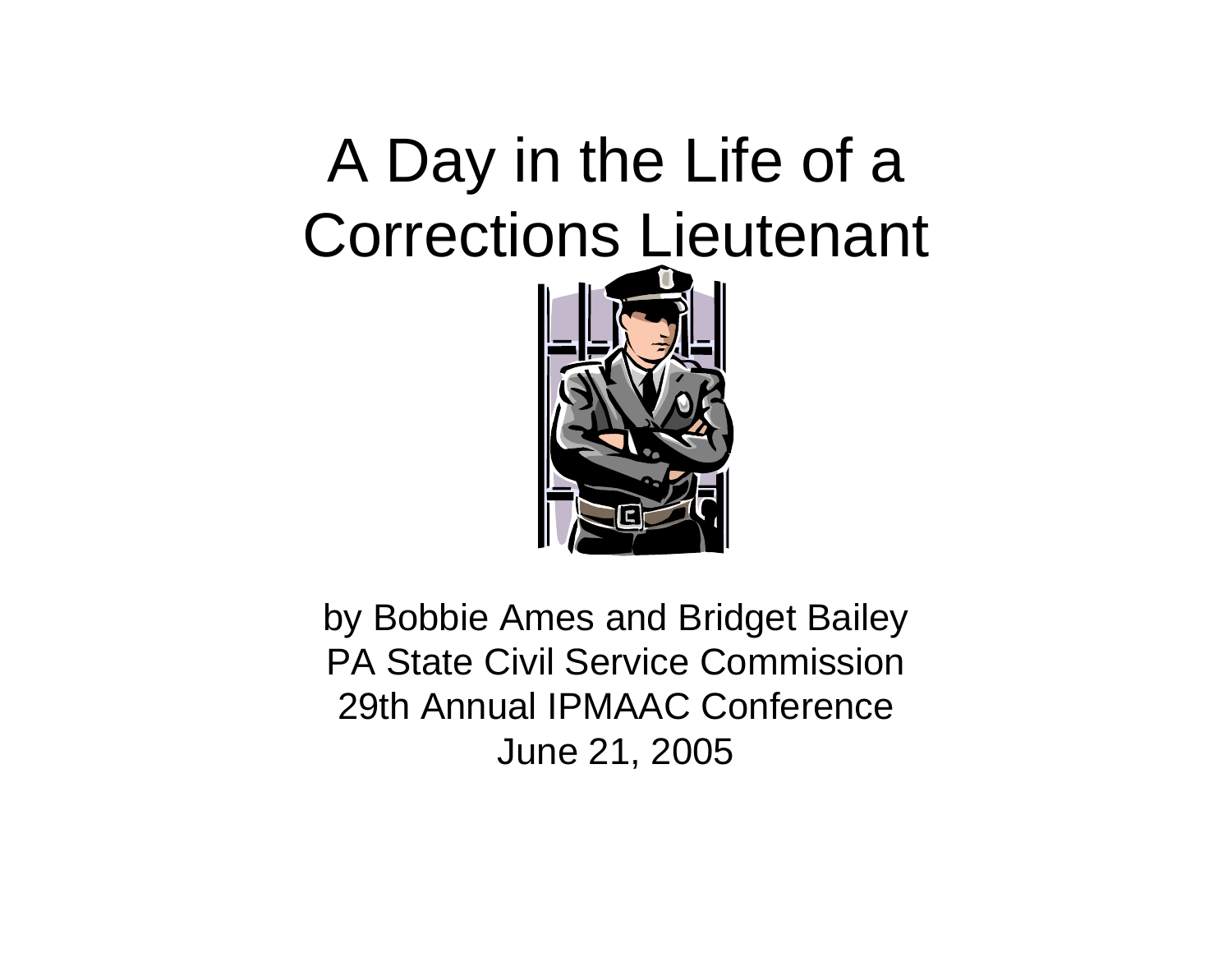### PA State Civil Service Commission

- •PA merit system
- •60,000 state employees
- •35 agencies
- •9,000 local government employees
- •300 local agencies
- •350 different exams per year
- •800+ job titles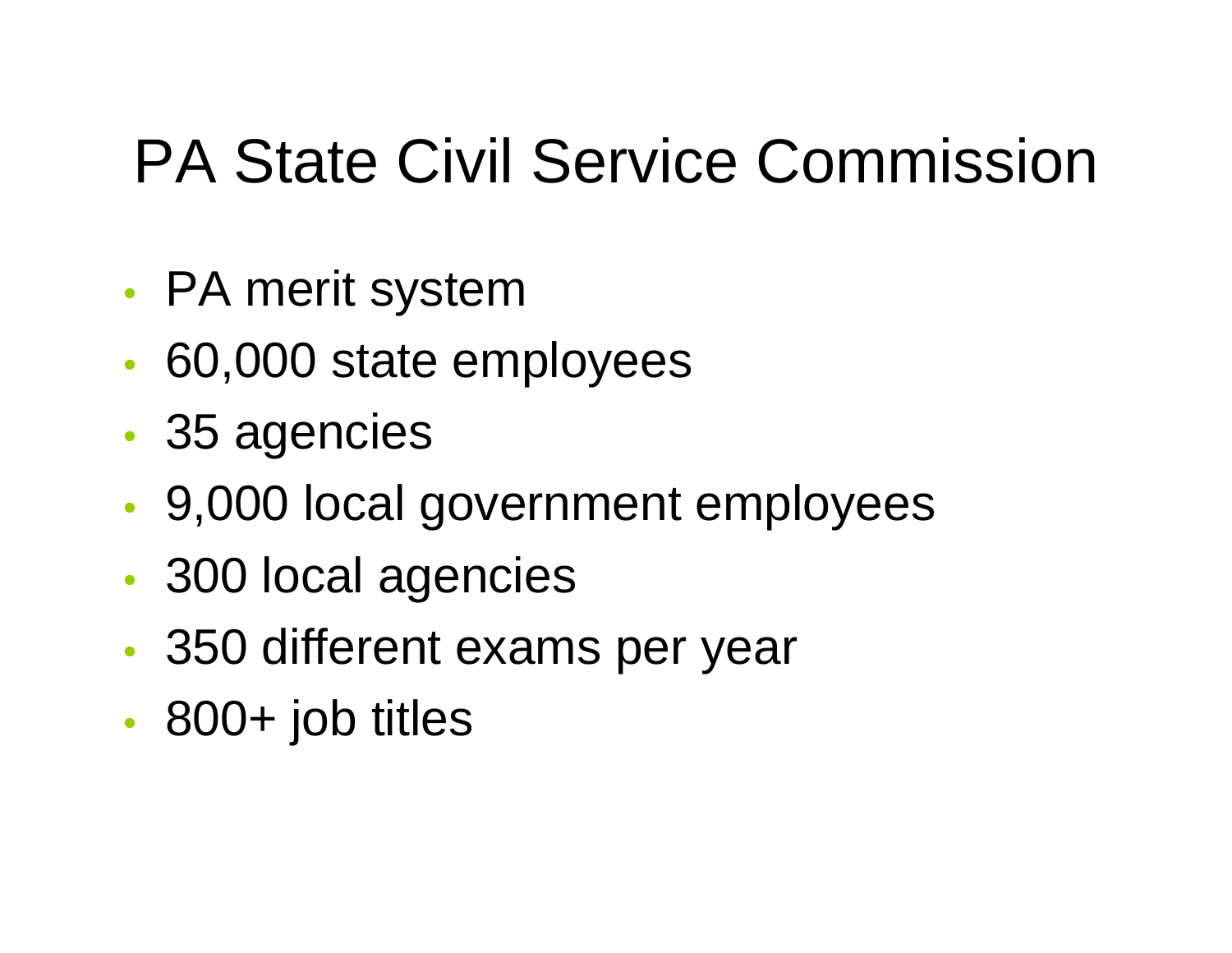## PA Department of Corrections

- •• 25 State Prisons + 1 Boot Camp
- •• 14,000 Employees
- •81% are Civil Service Employees
- •508 Lieutenant positions
- •1147 Sergeants potential candidates
- •Typically test for Lieutenant every 2 years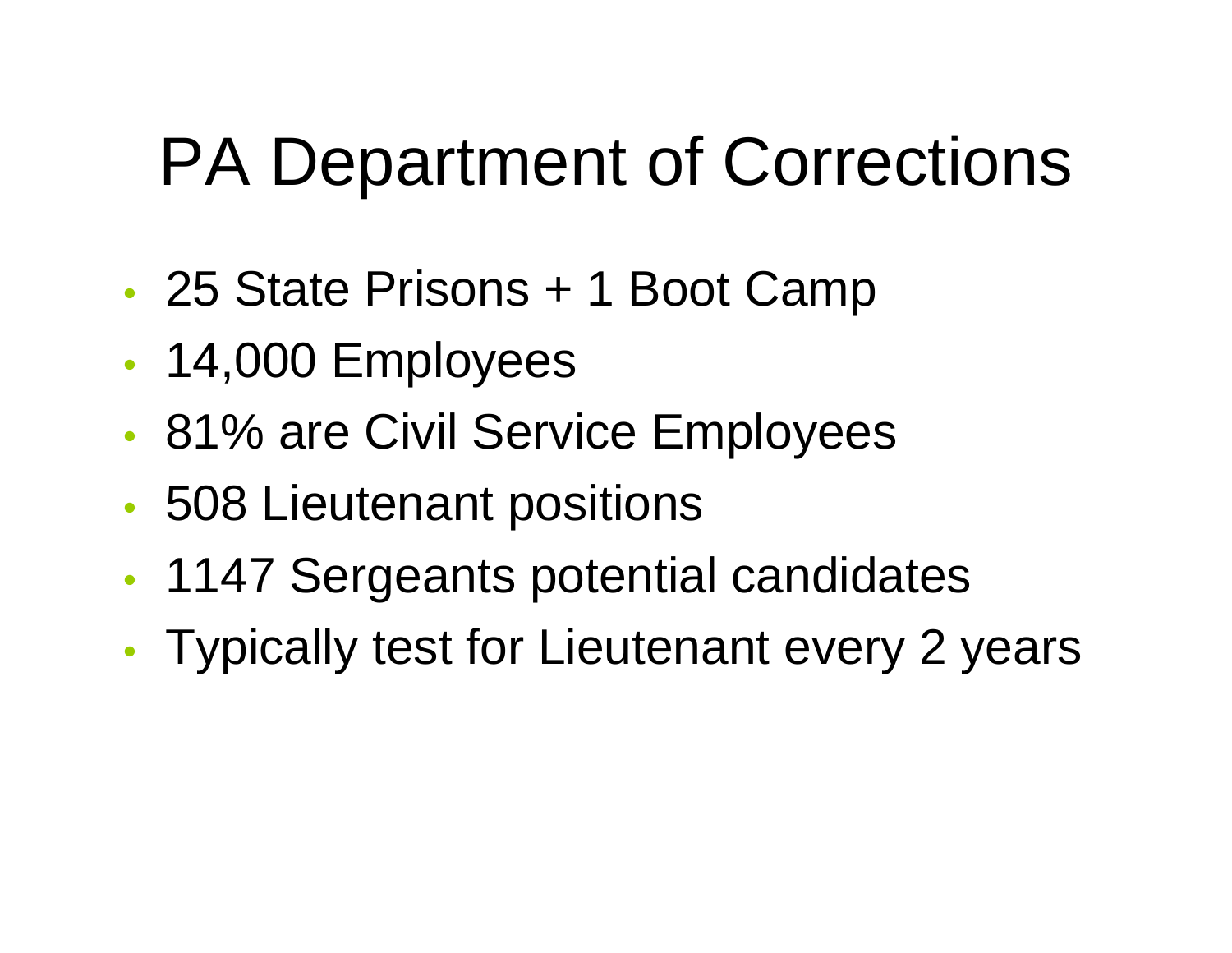### Critical Job Requirements

- New Job Analysis Representative Sample
	- **❖ All Shifts**
	- **★ All Lt. Positions zone, security,** training, emergency preparedness
	- **↑ 126 incumbents**
	- **8 representative Job Sites**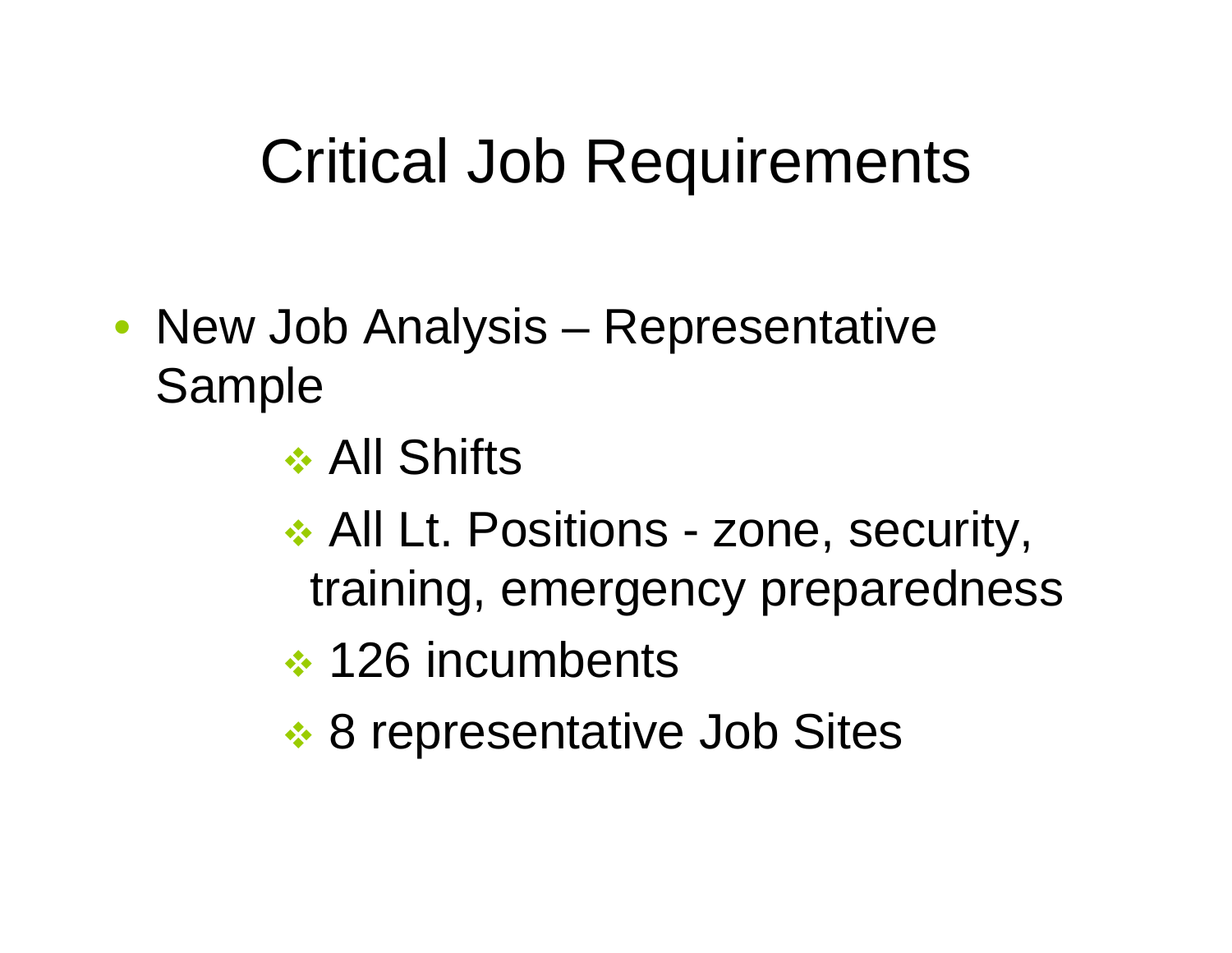## Examples of Work Behaviors

•• Inspects staff posts, housing units, yard, fences, walls, gates, etc

•• Reviews staff and inmate concerns, grievances, and requests

•• Reviews roster to ensure adequate staff coverage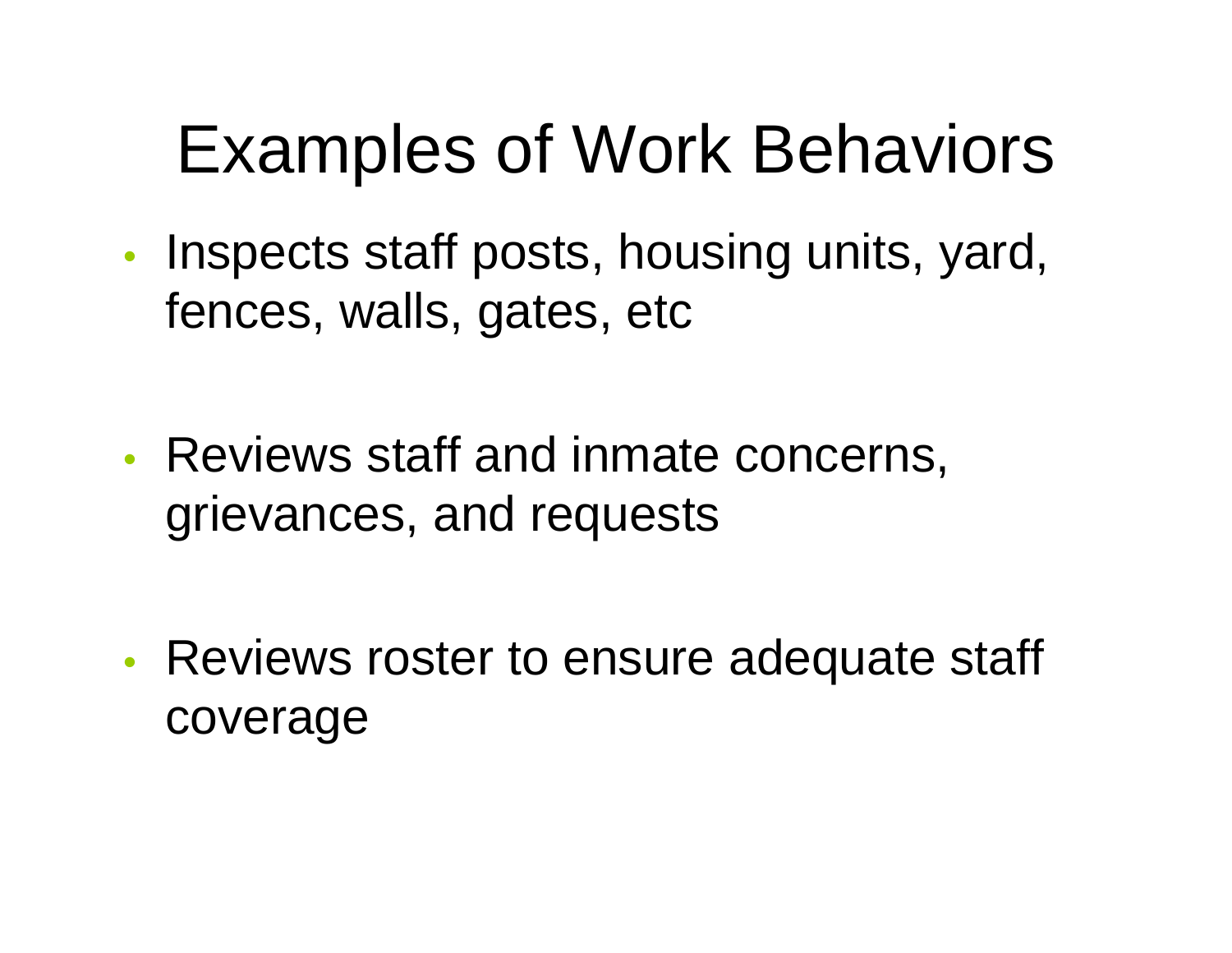## Examples of KSAs

- • Ability to exercise proper judgment in various situations encountered on the job including those of an unusual or serious nature
- •• Knowledge of the departmental and institutional rules, regulations, policies, and procedures
- •• Knowledge of the Code of Ethics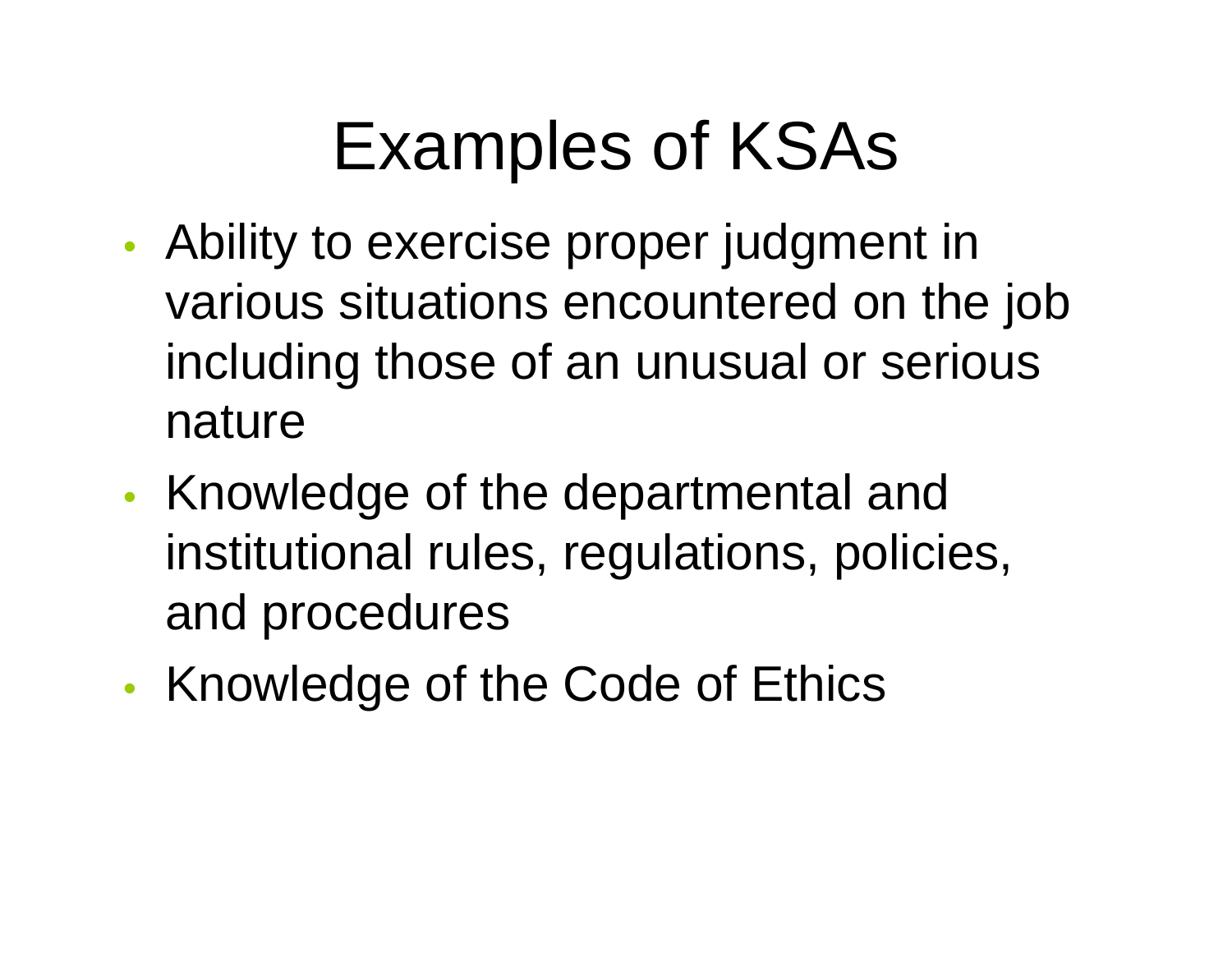# Critical Entry-Level Factors

- •Judgment and Decision Making
- $\bullet$ Interpersonal Relations
- •Corrections Policy and Procedures
- •Written Reports
- •• Supervision
- $\bullet$ Reading Comprehension – Indirect Measure
- $\bullet$ Observation – Not Measured by Test
- Oral Communication Not Measured
- Skills Not measured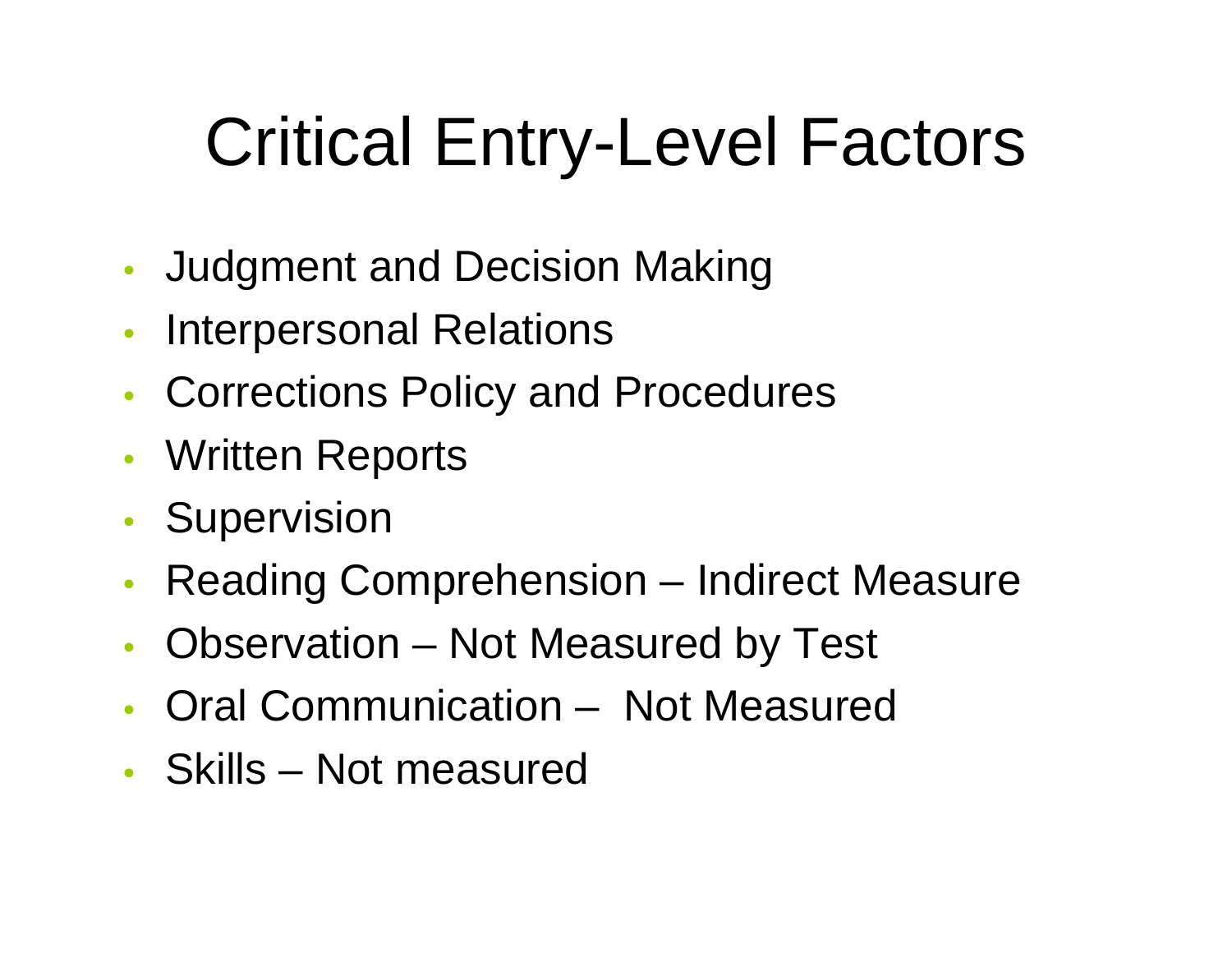### THE TEST DEVELOPMENT PROCESS

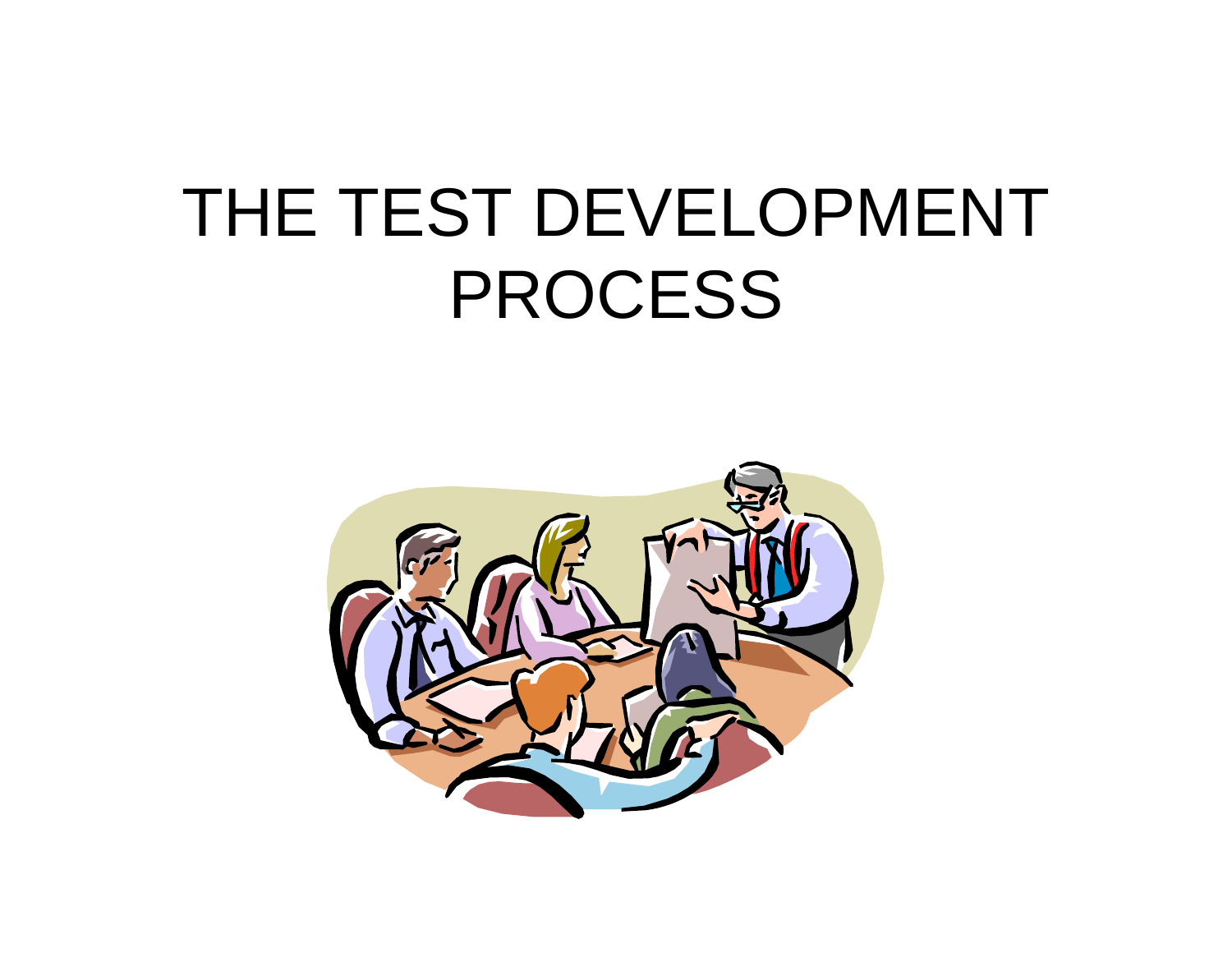## The Challenges

- 900+ candidates
- **Test Security Issues**
- Candidate Acceptance
- Cost
- Adverse Impact
- Differences in 26 Job Sites

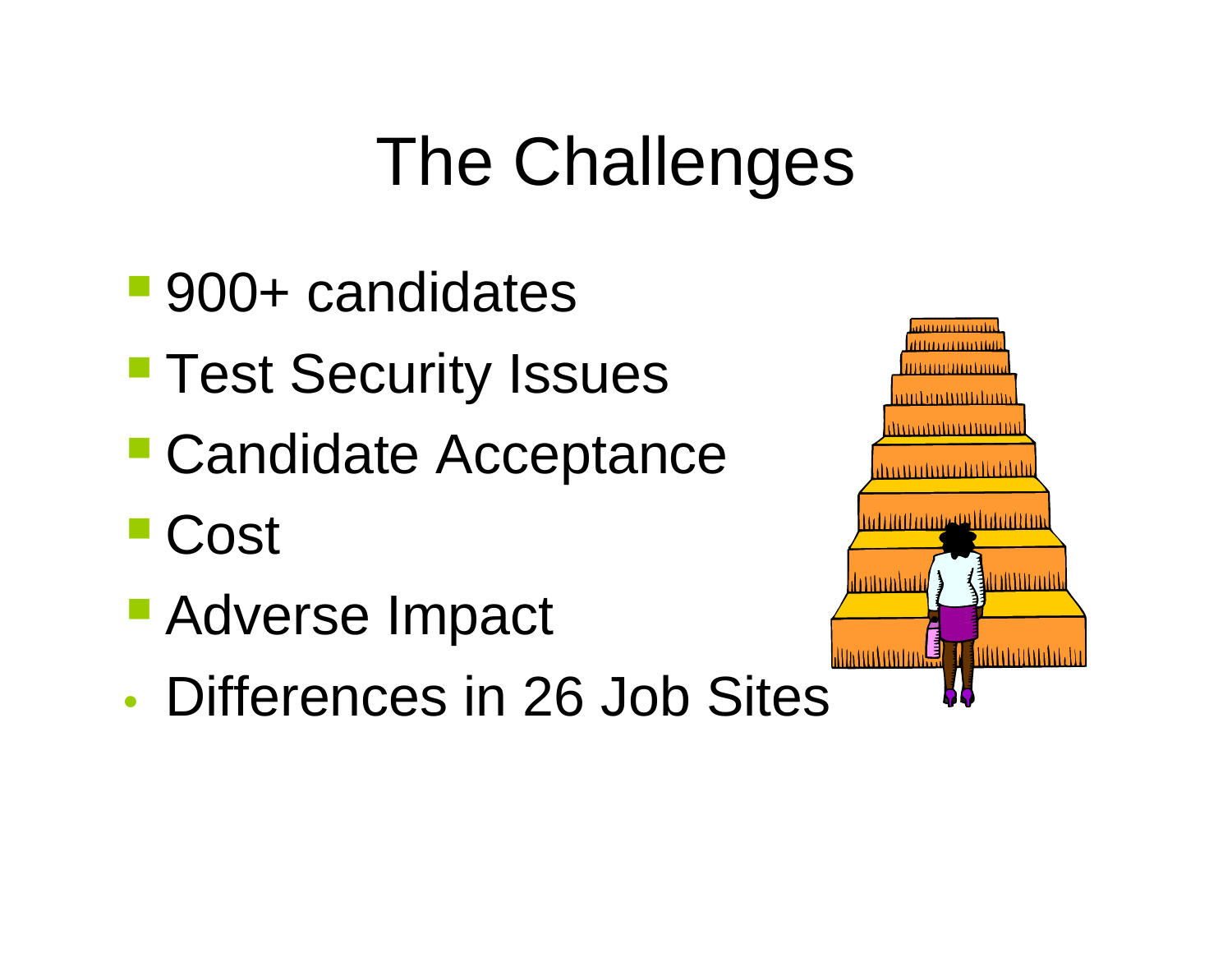## More Challenges

- • Branching or Linear? – NY State Latent Image Exam
- •• 25 SMEs – on the same page
- • Technology Development impacted <sup>¾</sup>How questions are asked ¾What candidate will see on screen**▶Scoring**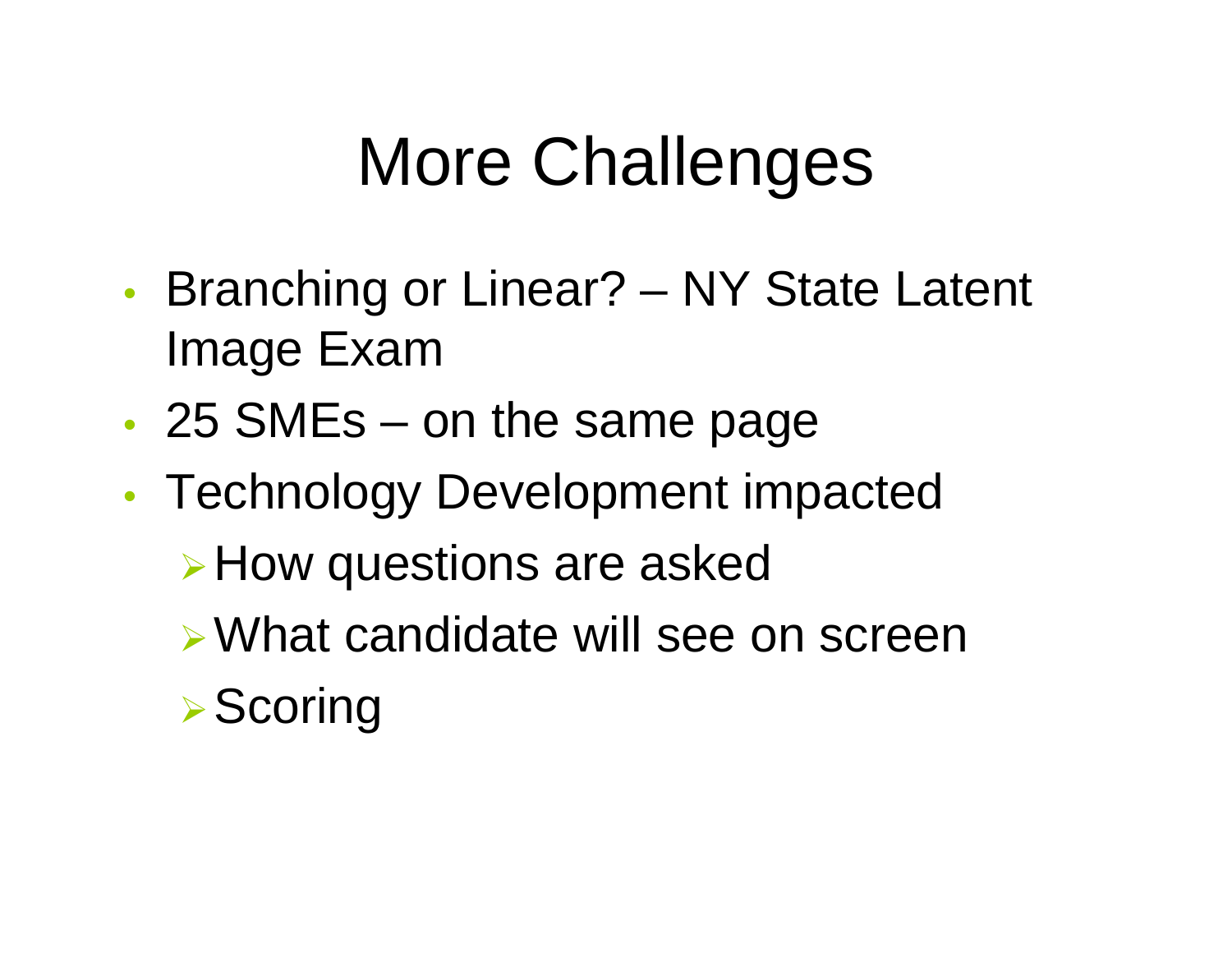# Beginning Test Development

- Situational Judgment Exam
- A Day in the Life of the Lieutenant
- Multiple Situations
- Situations overlap

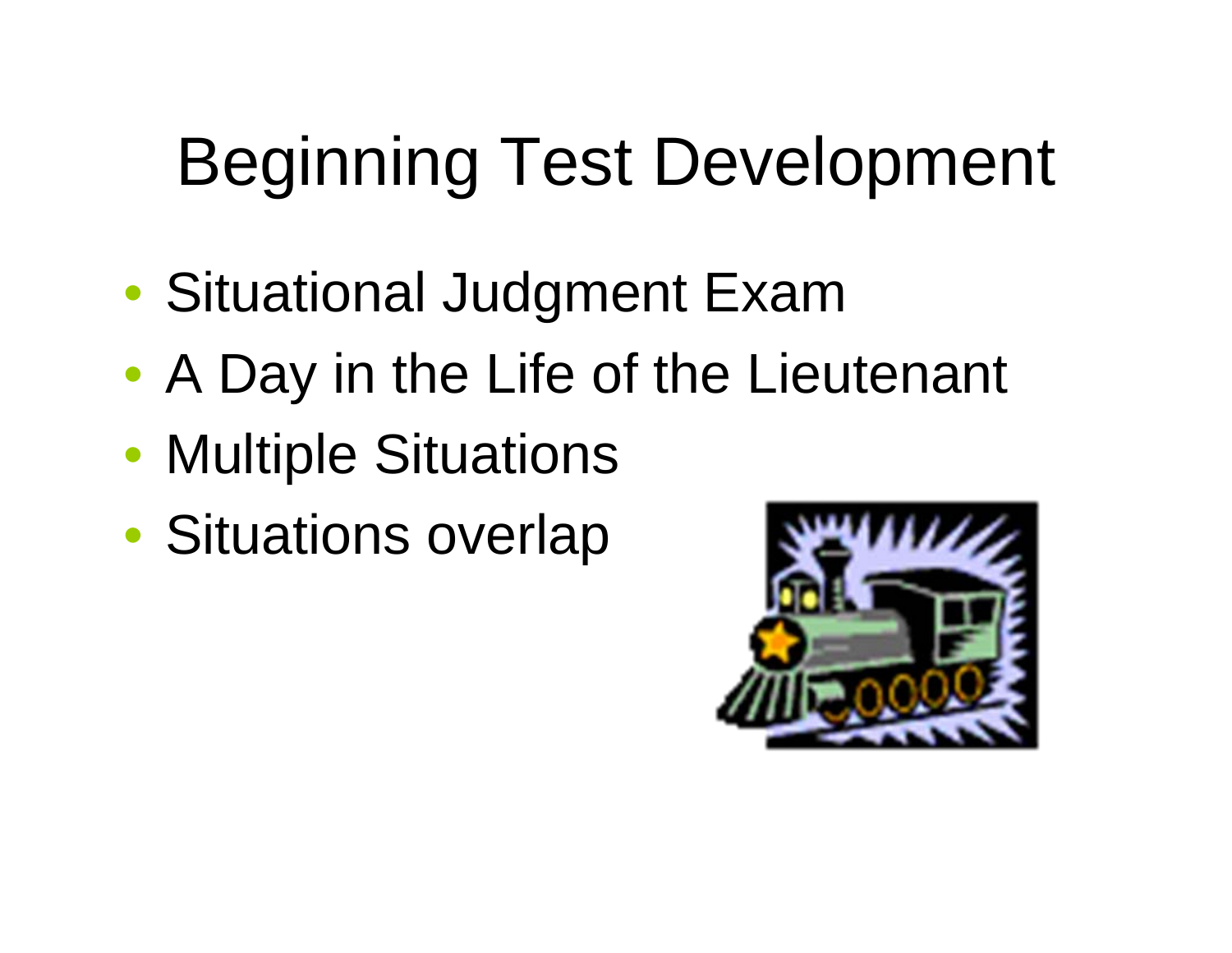### Groundwork

- Candidates needed
- One Facility
- One Staff
- One Schedule



- One post assignment
- One Set of Policies and Procedures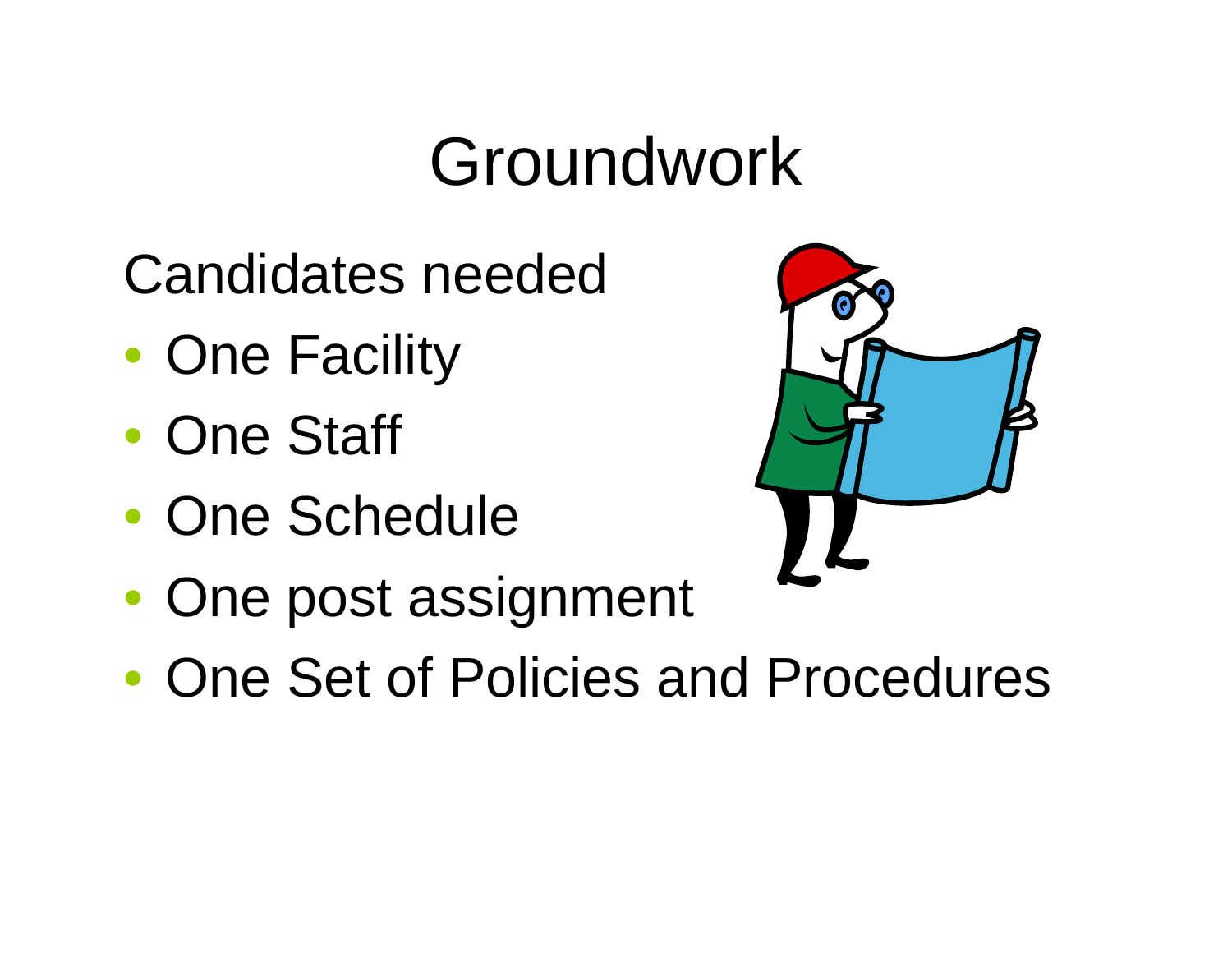# **One Facility**

- • Candidates will be presented one facility as the setting for the day in the life
- •• Defined security level, size, inmate population, programs, age, physical plant, staffing, etc.
- • We developed a staffing roster for all positions in the facility
- •• The physical plant was designed and developed as a layout for the test material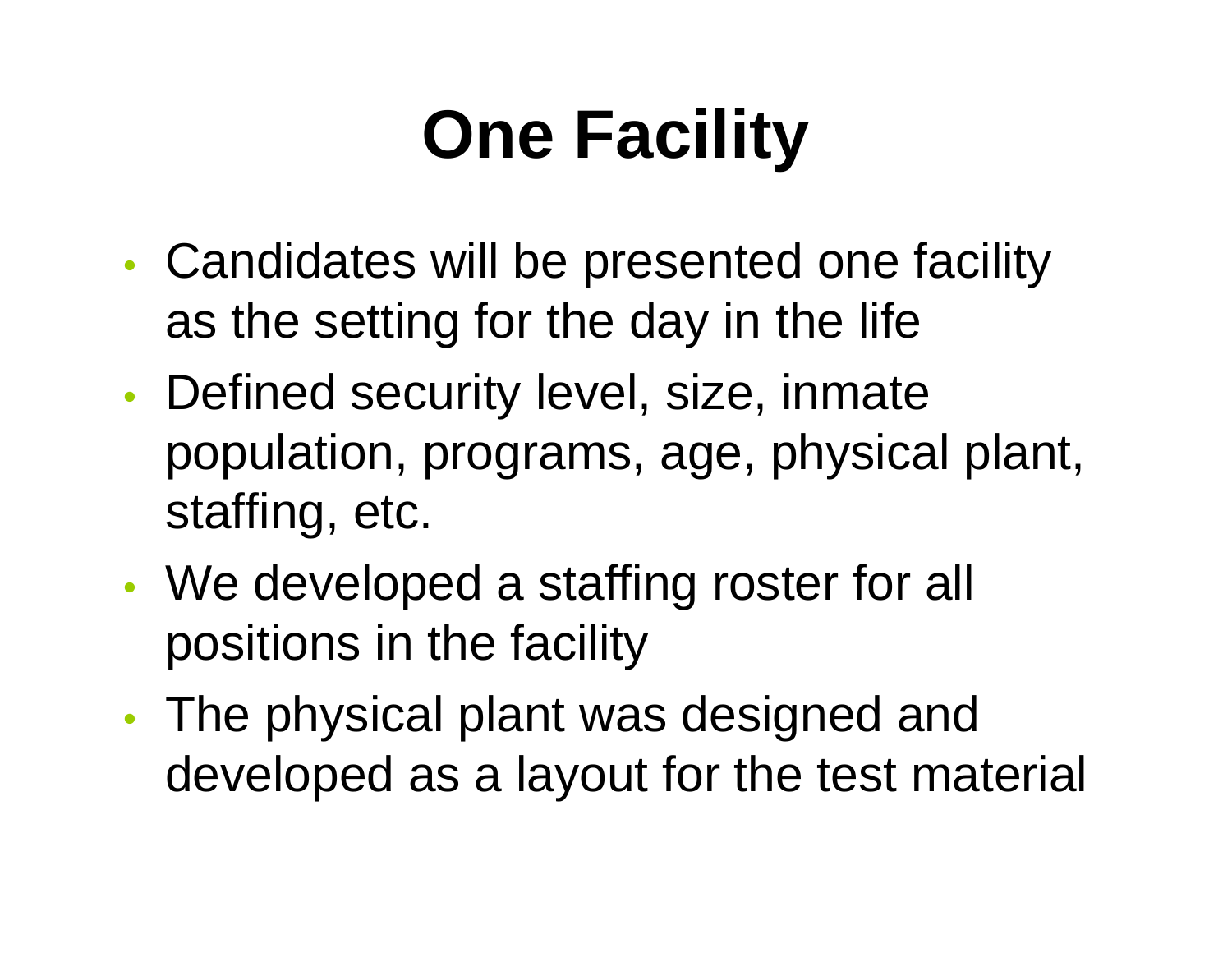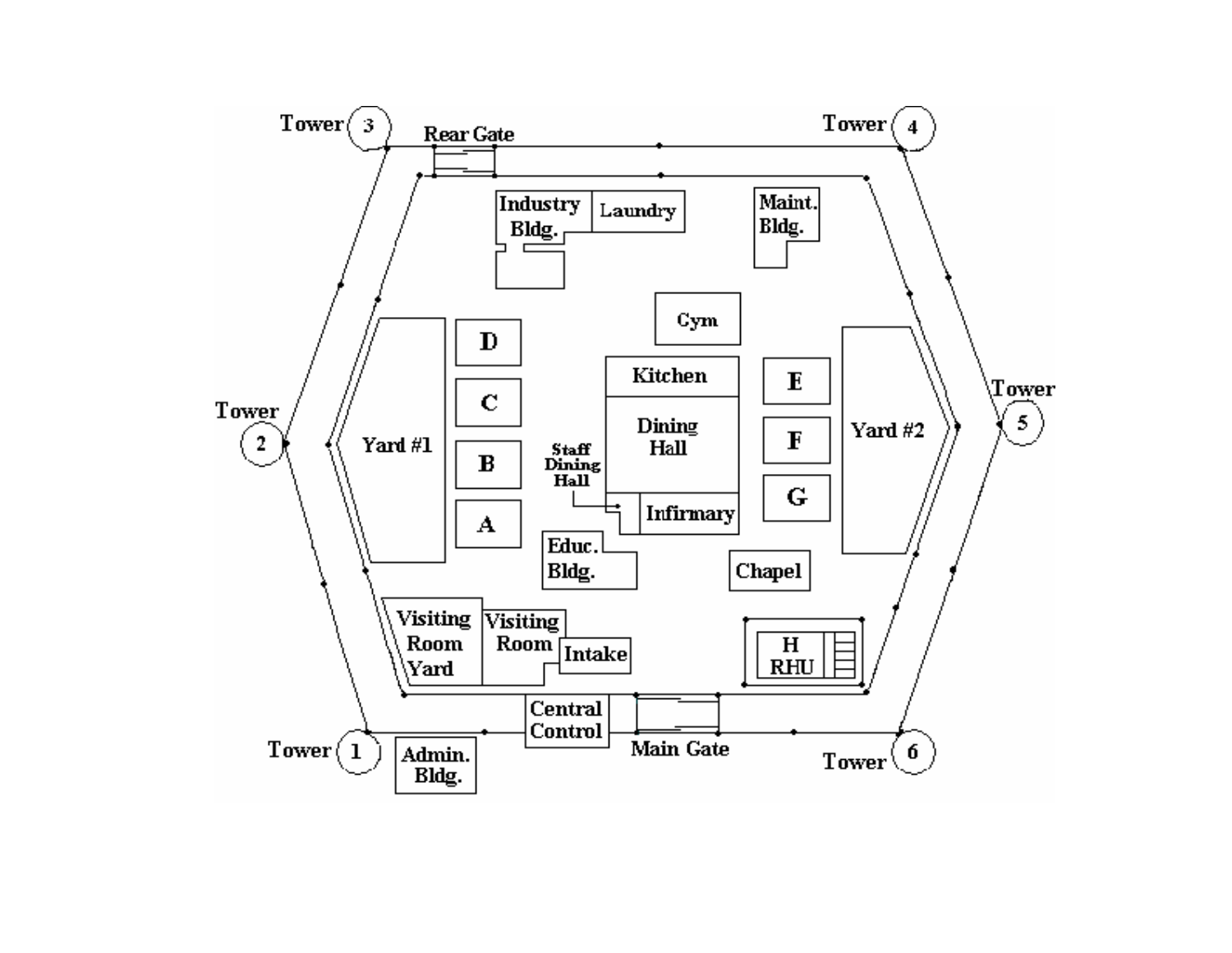## Groundwork Continues

- Lieutenant's Role
- Lieutenant's Schedule
- The Situations
	- $\triangleright$  Critical incidents
	- ¾ Lt makes decisions
	- ¾ Entry-level requirements
- Policies

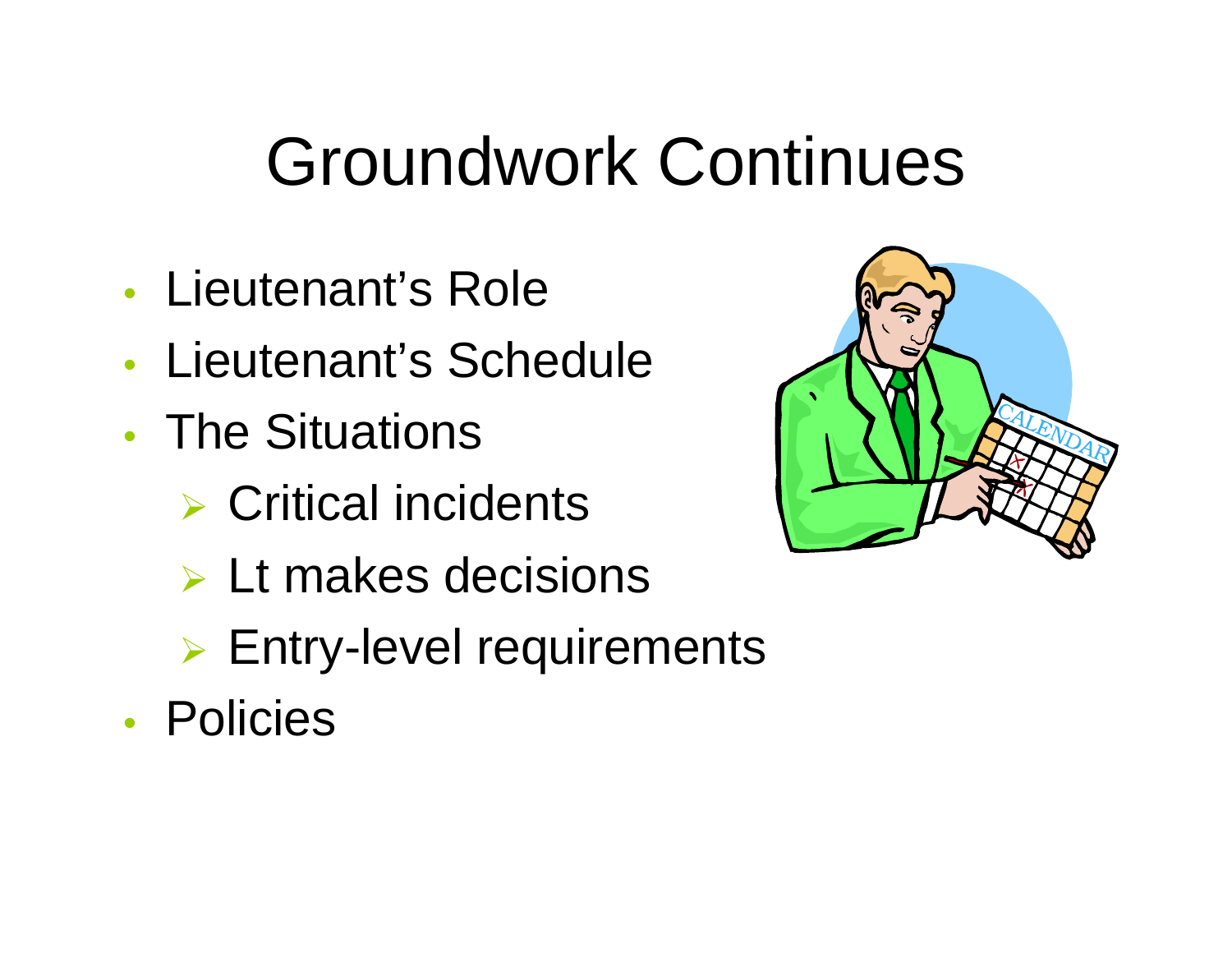### Lieutenant's Role

- • Assume the role of a recently promoted **Lieutenant**
- •Recent transfer
- •Assigned as the Zone 1 Lieutenant
- $\bullet$ Working the 1400 – 2200 shift
- • Today is your first day following orientation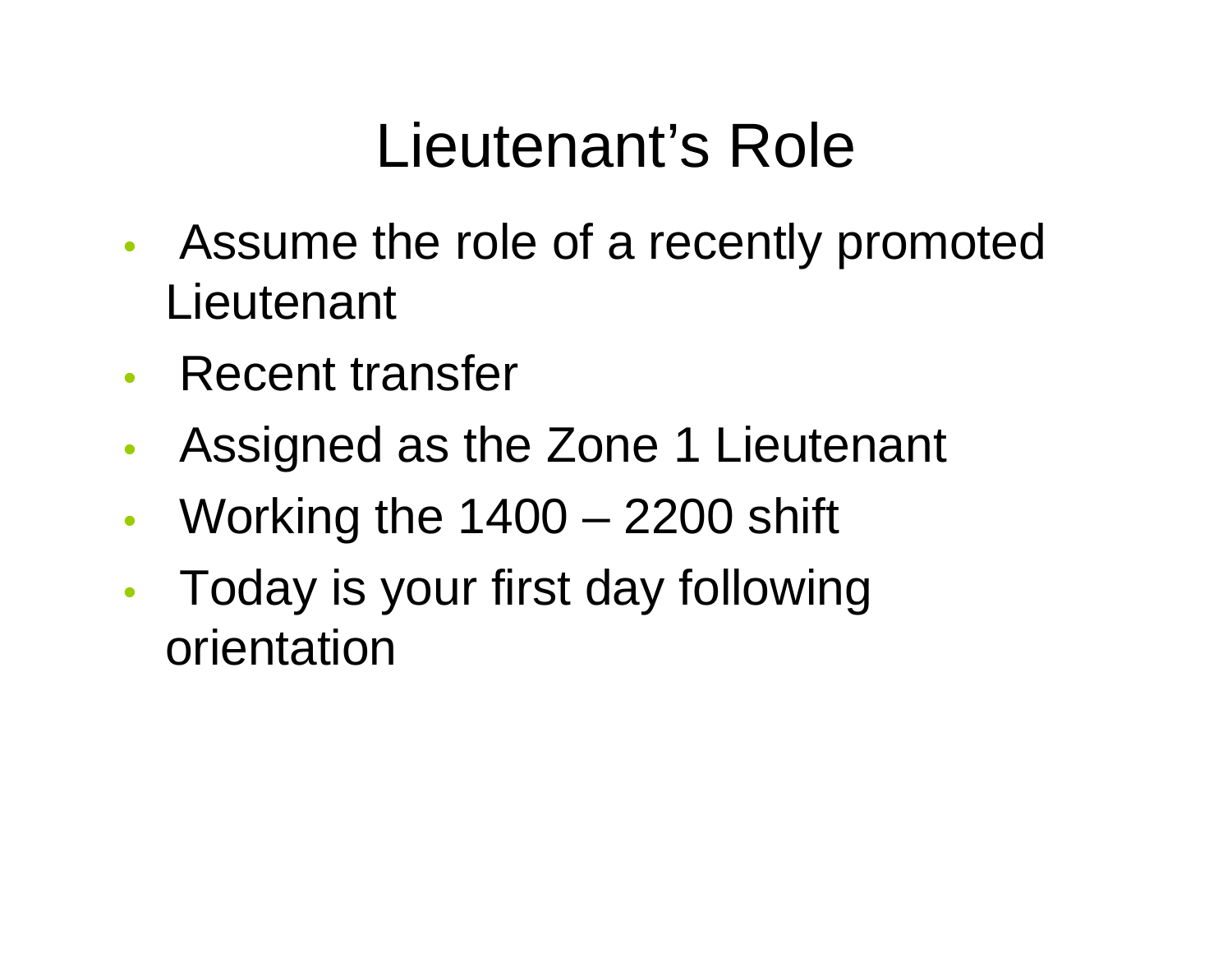### Lieutenant's Schedule

#### Time Line/Institutional Routines, i.e.,

- 1330 1355 In Central Control
- 1355 1400 Roll call
- 1400 1500 In Yard 1 for Afternoon Yard Out
- 1500 1600 Make rounds of Zone1
- 1600 Early Count
- 1615 1645 Lieutenant's Meal Period

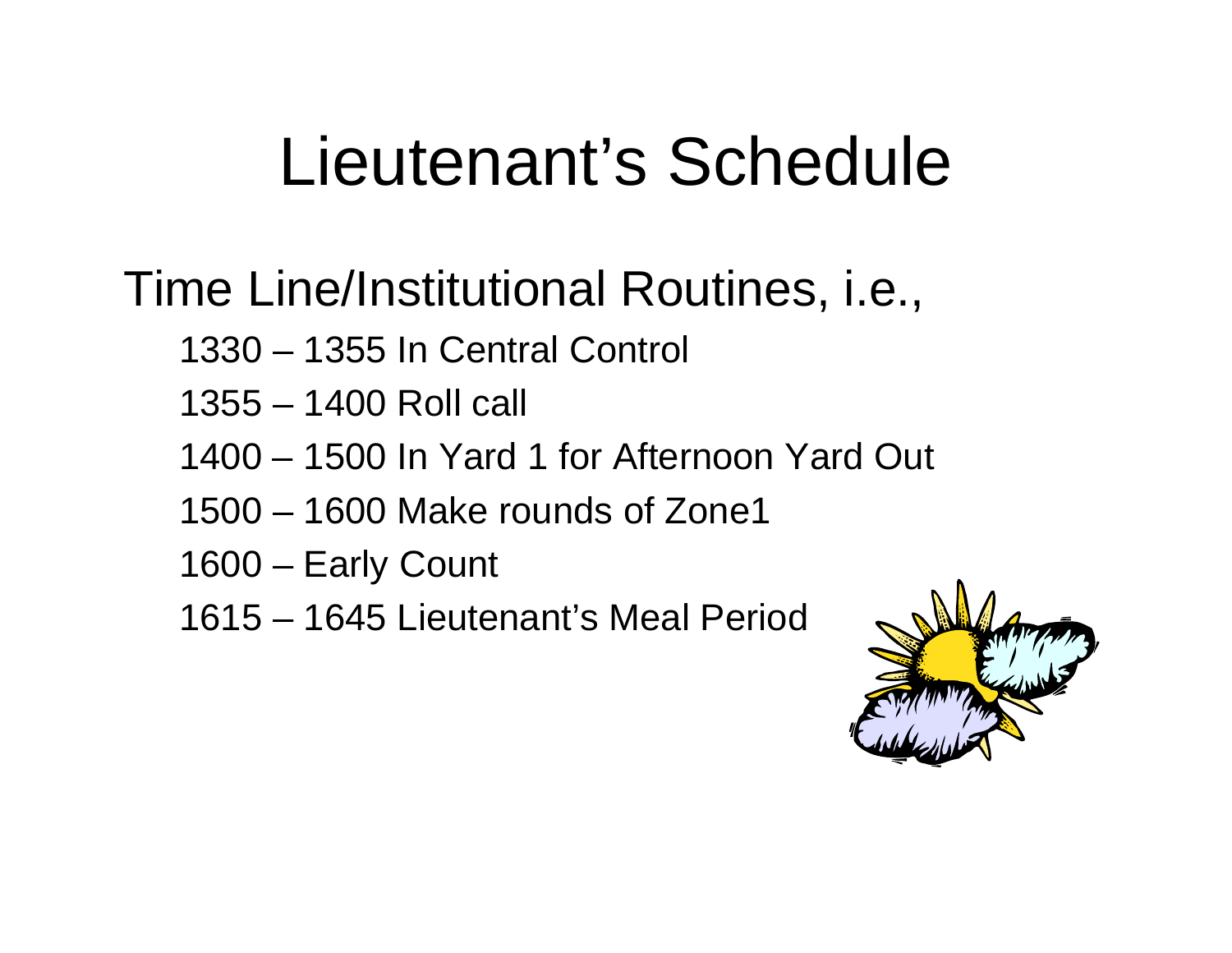### Reference Materials

- Candidate's Role
- Schedule
- •Facility Description and Layout
- $\bullet$ Roster
- •• Memos – Consistent procedures related to situations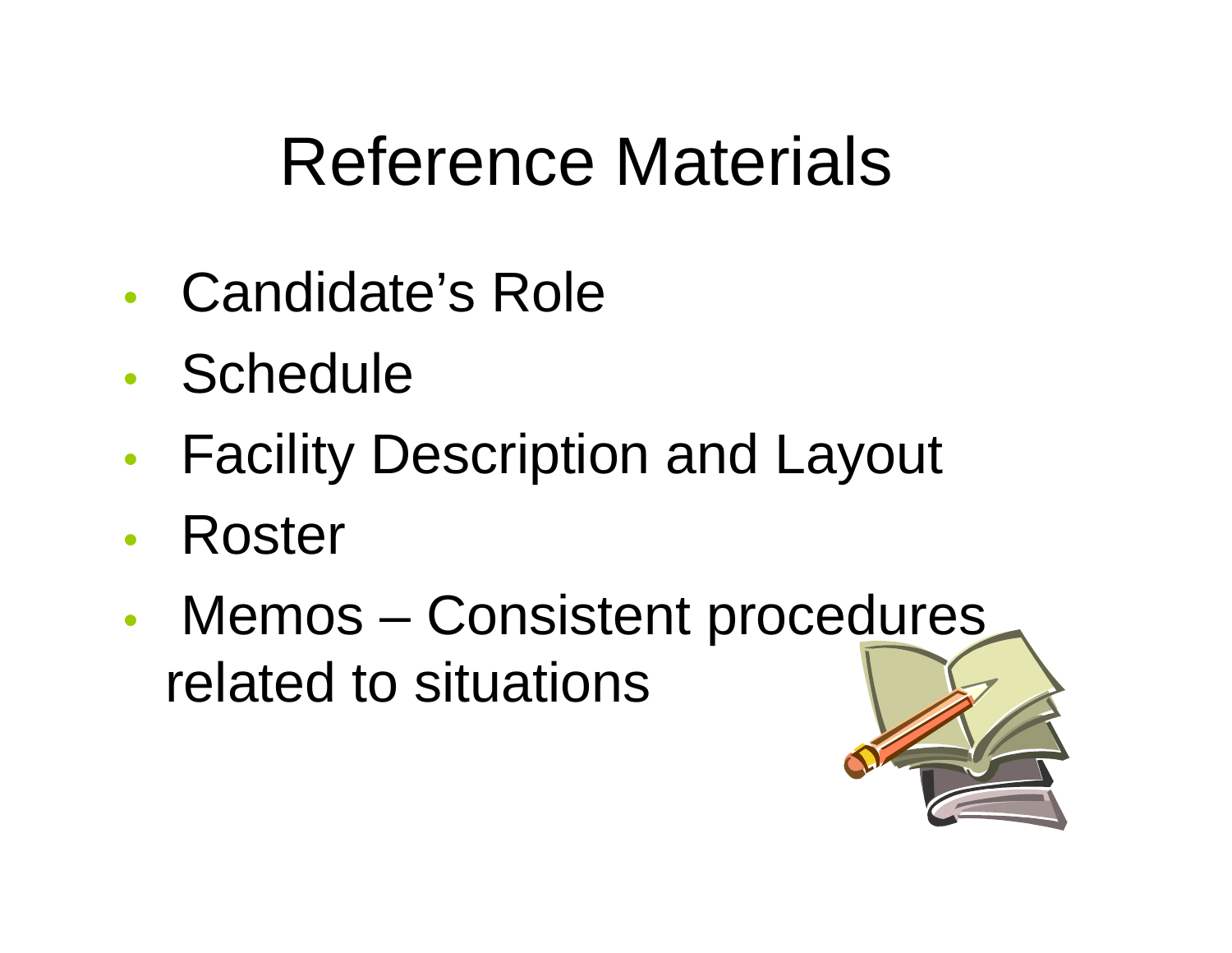# The Test Begins

"You just finished reviewing the material in Reference Booklet A. It is now 1354 hours when you arrive in the roll call area. The Captain is preparing to conduct roll call."

Incident continues to unfold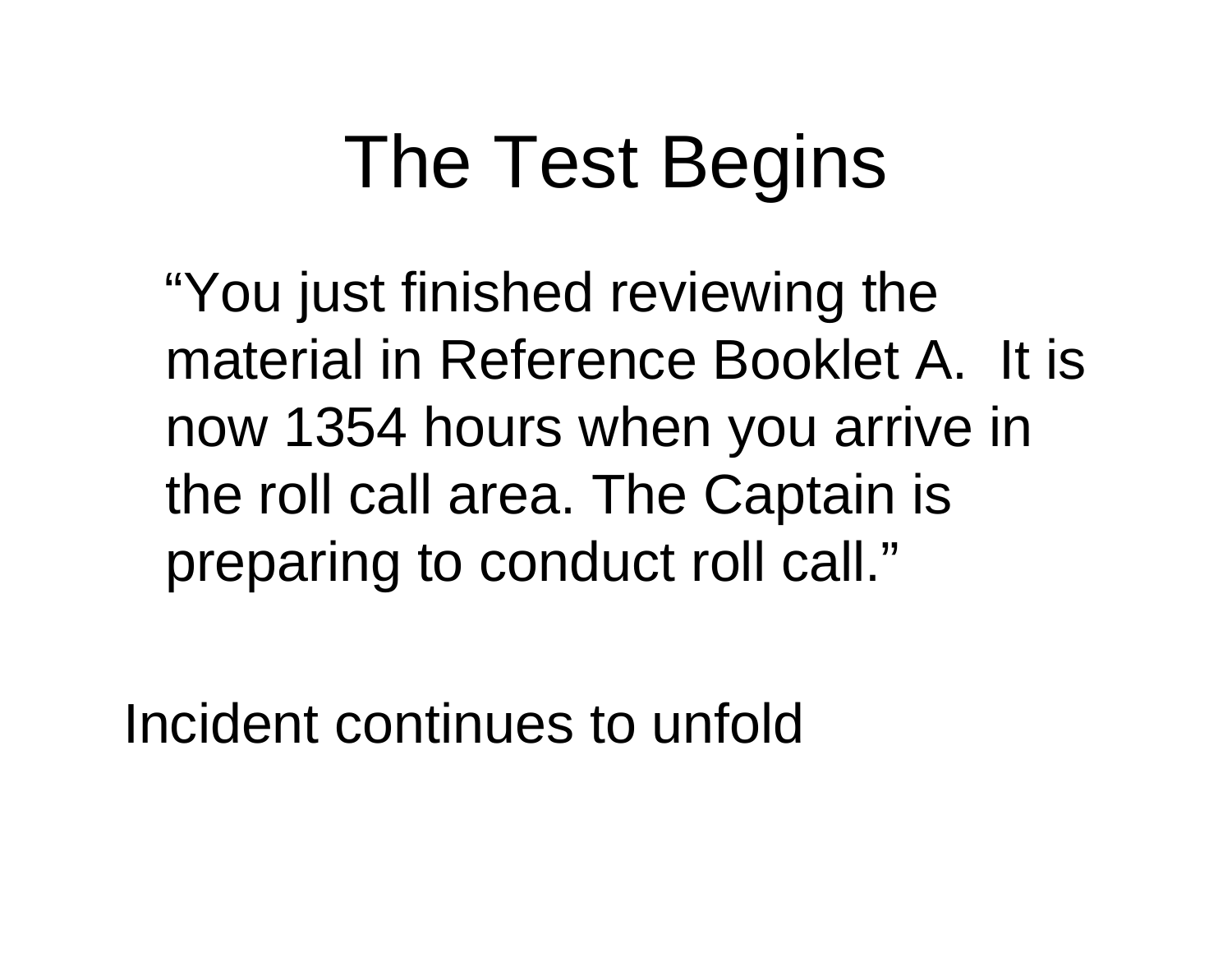## Transition

- **It is now 1401 hours**
- **Officer Smith confirms the threat**
- • **Which one or more of the following actions would you take at this point?**
- **Answer choices listed**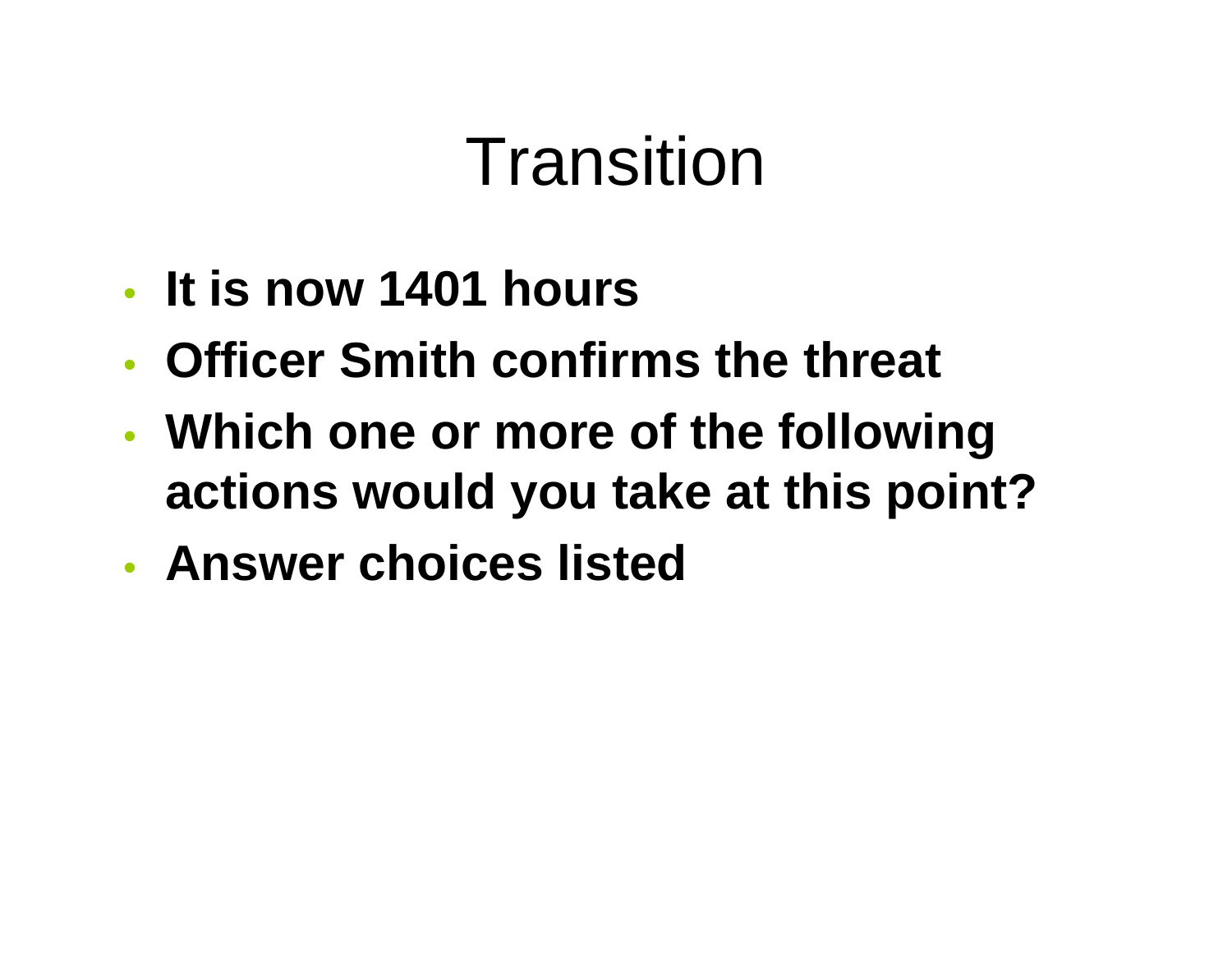## Reviewing Reports

- Candidate must review
	- three reports about the same incident – with errors
	- **•** facts about the incident
- •List of changes that can be made
- Choose one or more from the list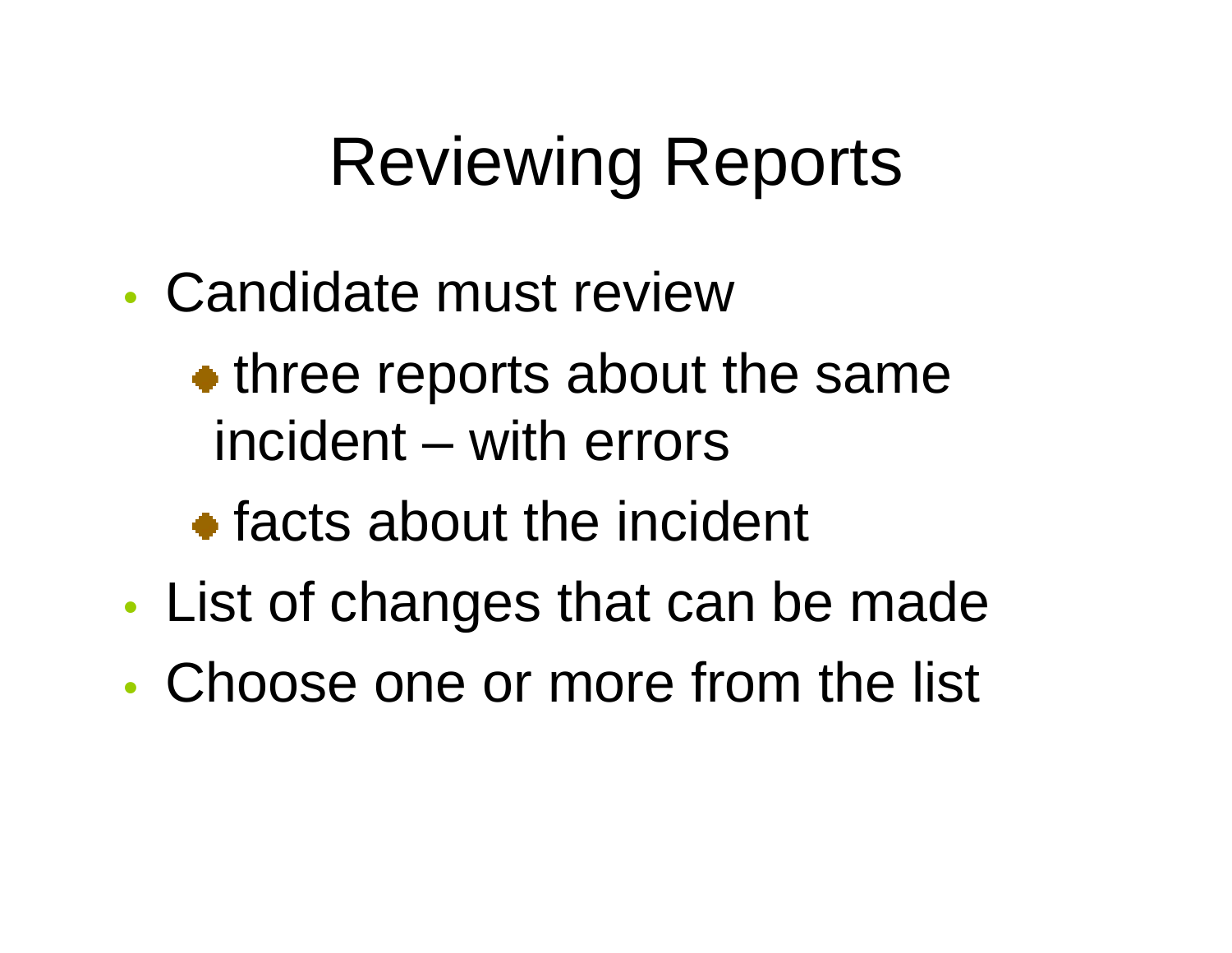# **Scoring**

- Correct choices = +1
- Incorrect choices = -1
- •Different total weights for each item
- •• Passing Point of +1 for the test

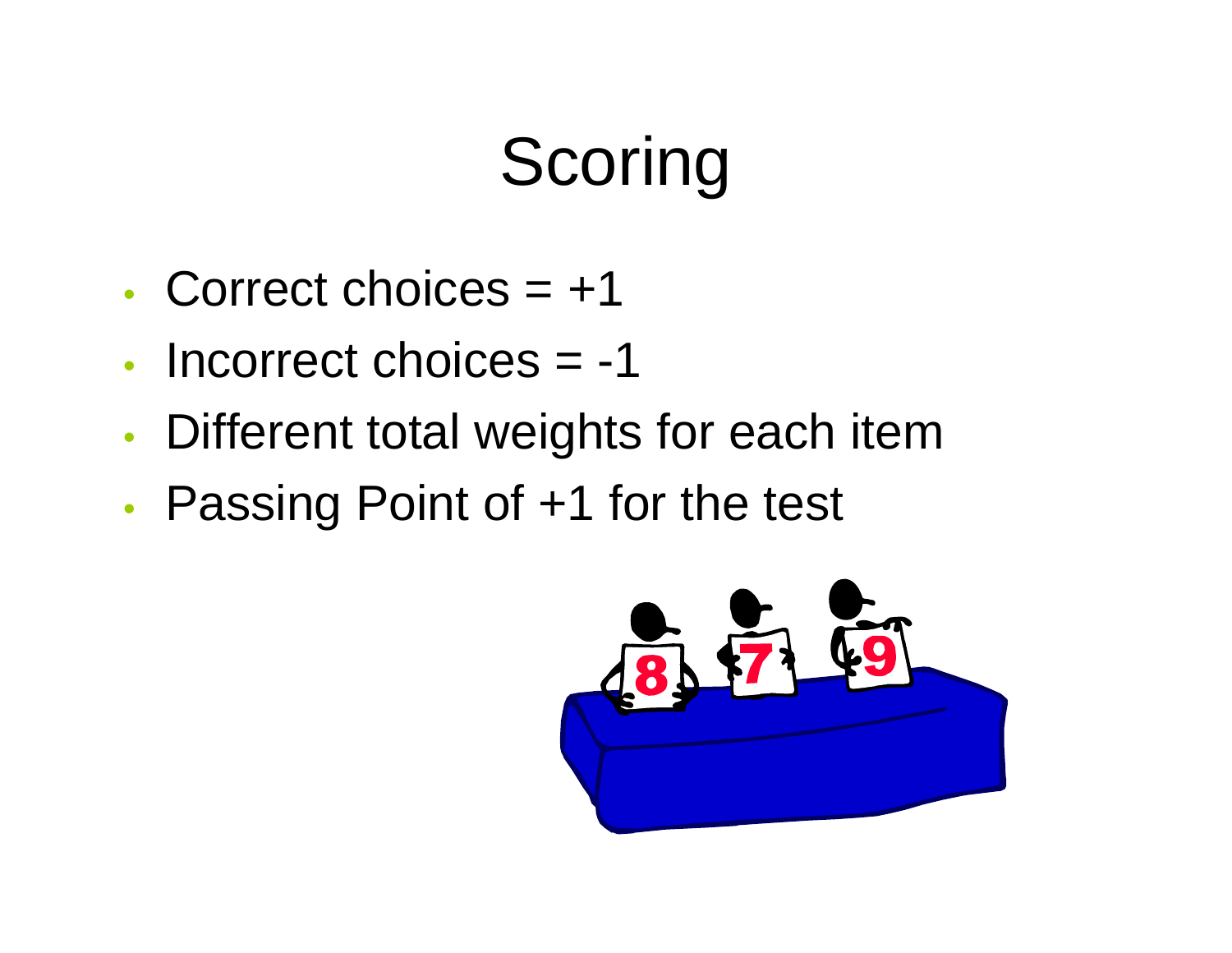### Scores

- 330 total + and choices for 57 decision points (questions)
- •Possible highest score of + 132
- Possible lowest score of -198
- •Actual Range of Scores = -11 to +108
- Mean Score  $= 64.4$
- Standard Deviation = 16.7
- •Reliability = .767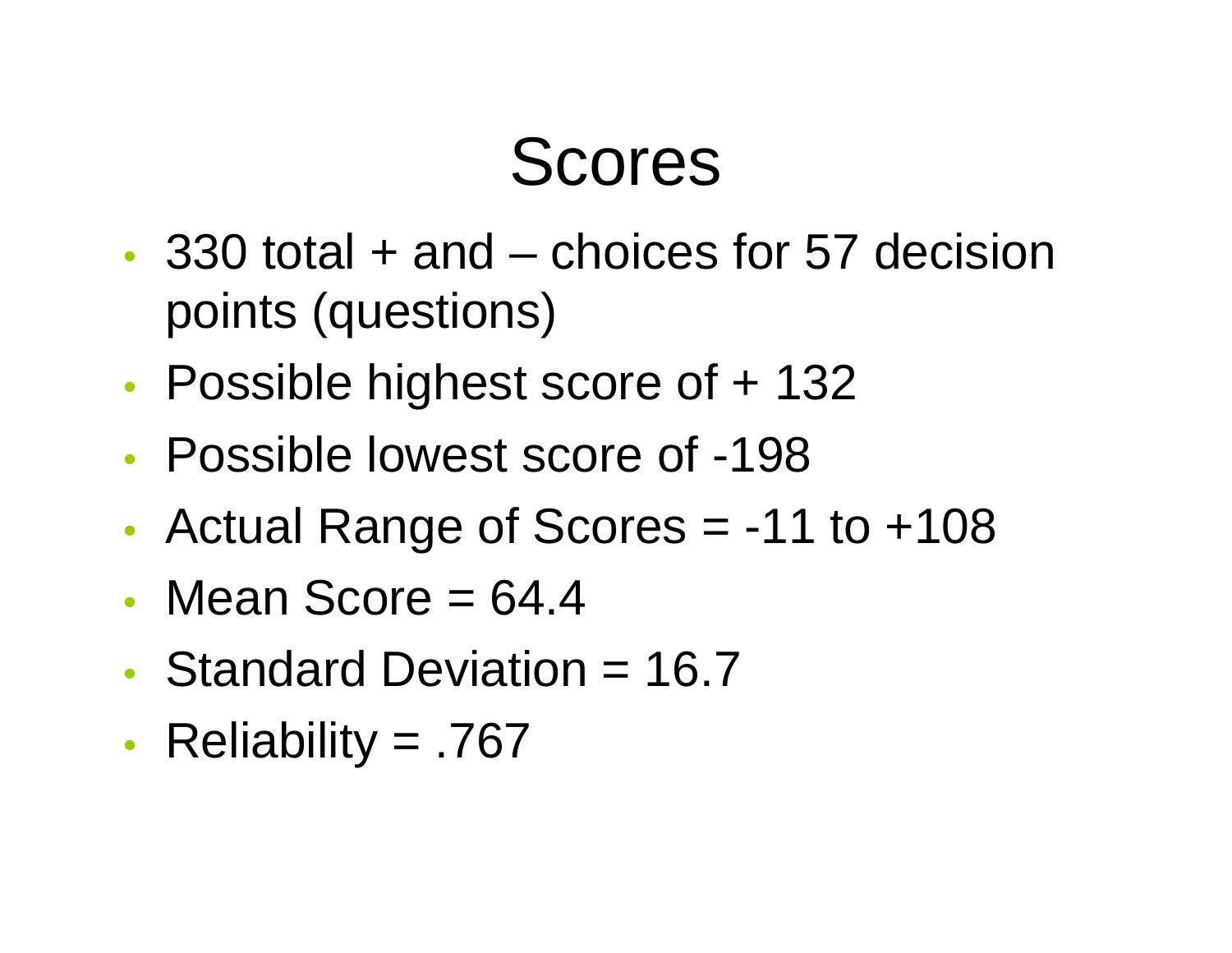### Frequency Distribution

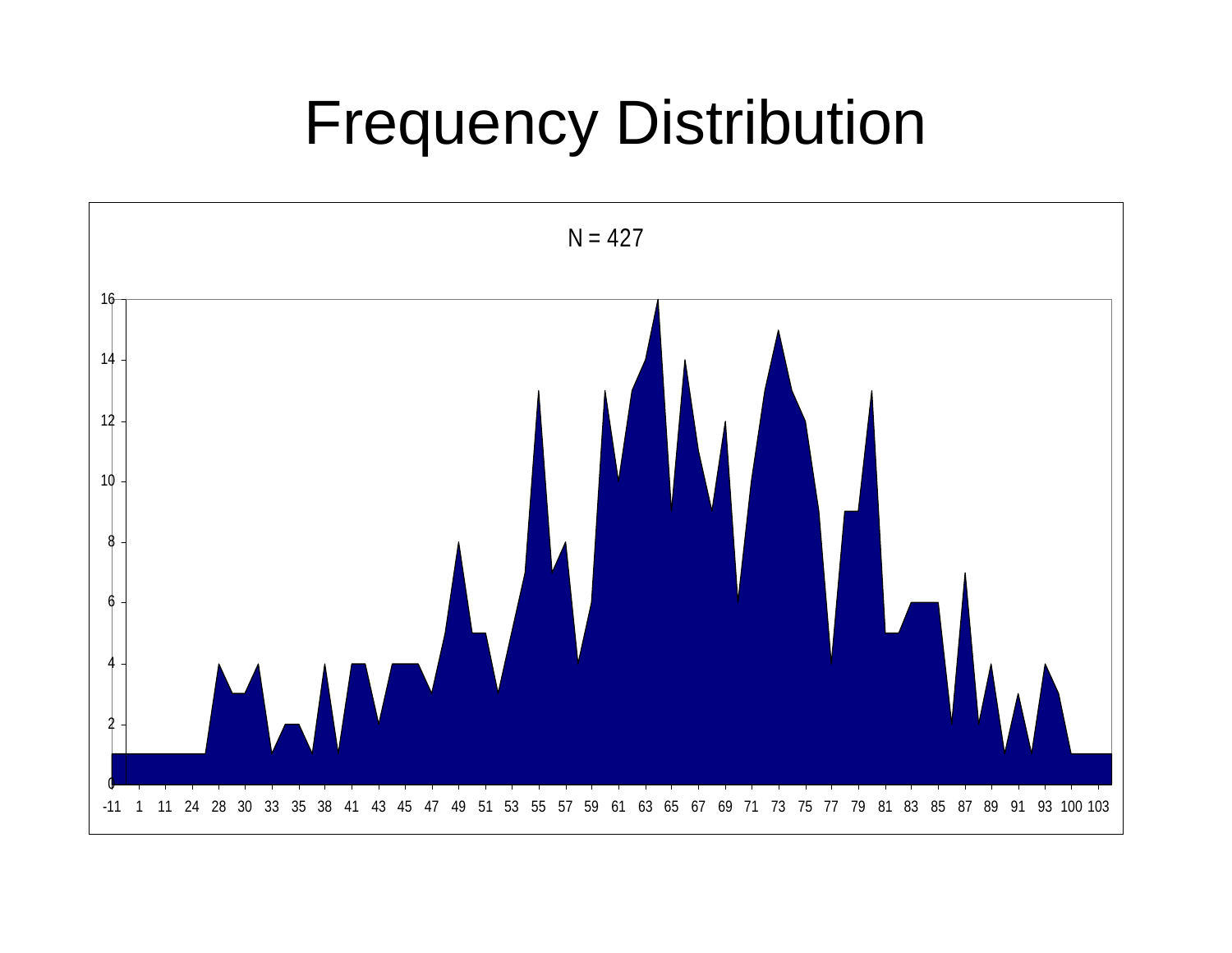### Item Analysis

Difficulty level for multiple-select/multiple choice items – two approaches

**\*** First, for <u>one</u> correct choice per question

- Ranged from.18 to .99
- Average = .69
- **.\* Second, for all correct choices per** question
	- Ranged from .06 to .83
	- $\triangle$  Average = .24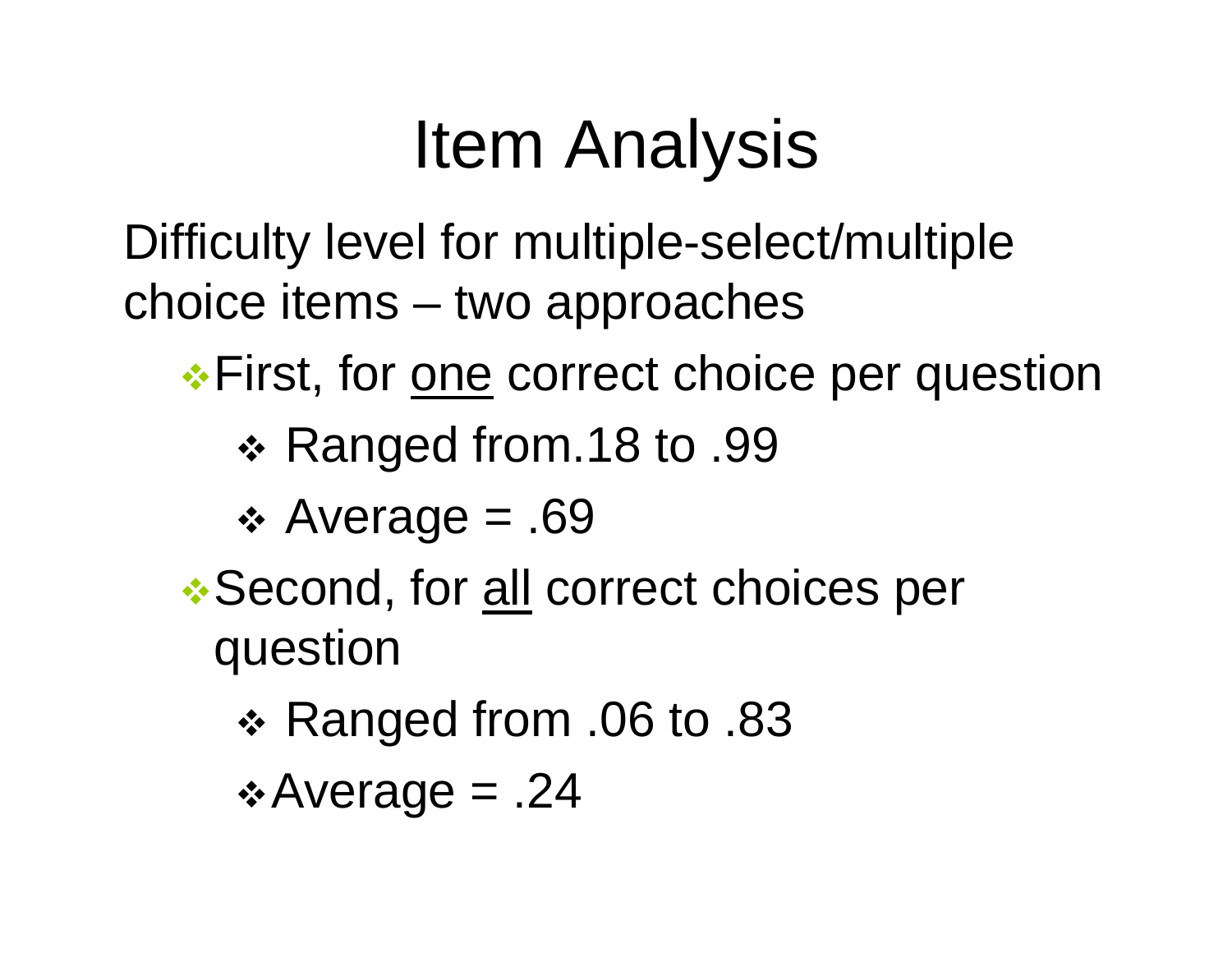## Subtest Analysis

- • Grouped questions according to situation
- For all correct choices in a situation difficulty levels ranged from .19 to .34
- •• Scores ranged from negative numbers to highest possible per subtest
- •Means were positive scores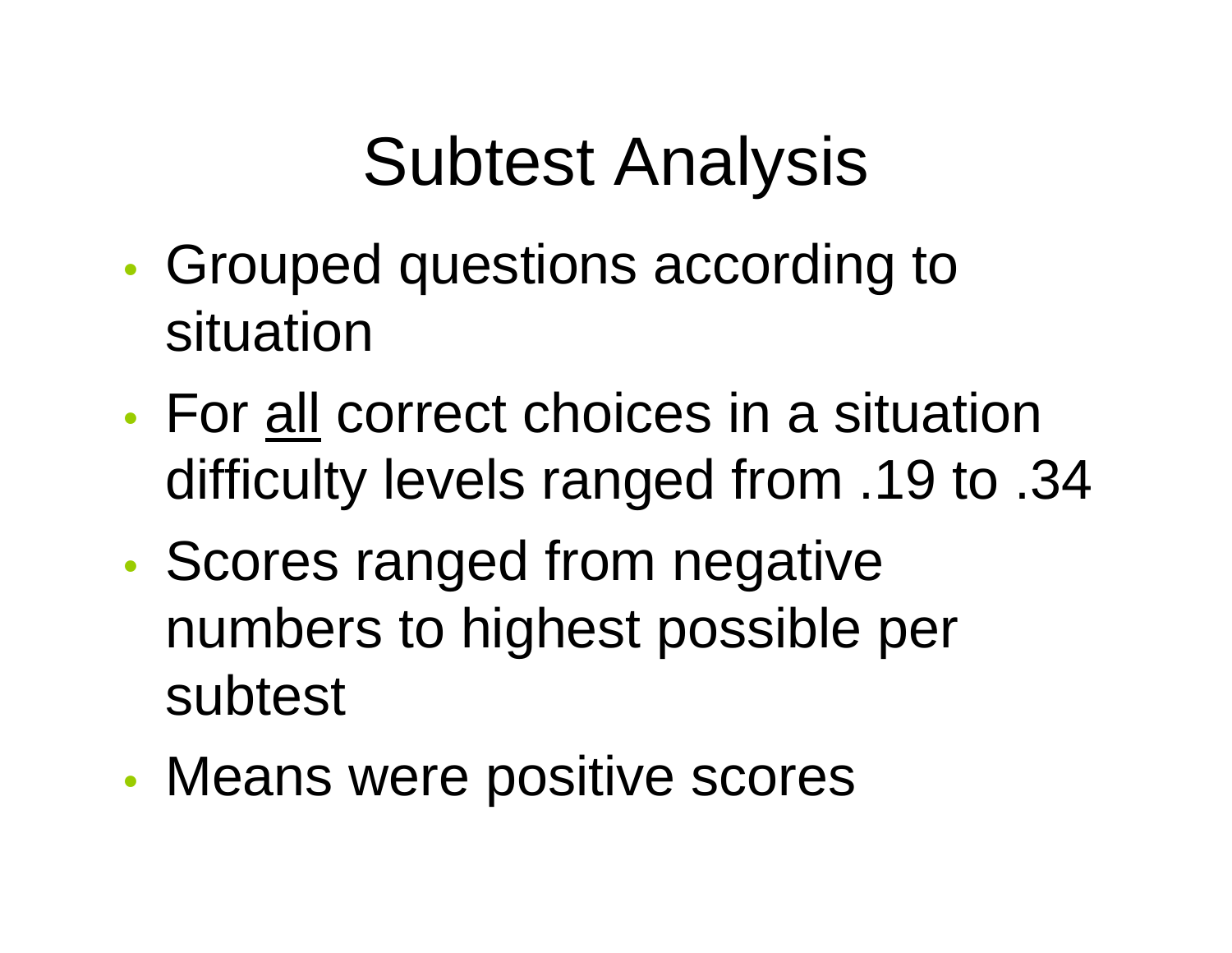### Example - Subtest 2

- •Possible Range -31 to + 14
- •Actual Range -10 to +14
- •• Average subtest score = 5.48
- $SD = 1.07$
- • Average Difficulty Level for the Subtest/Situation = 39%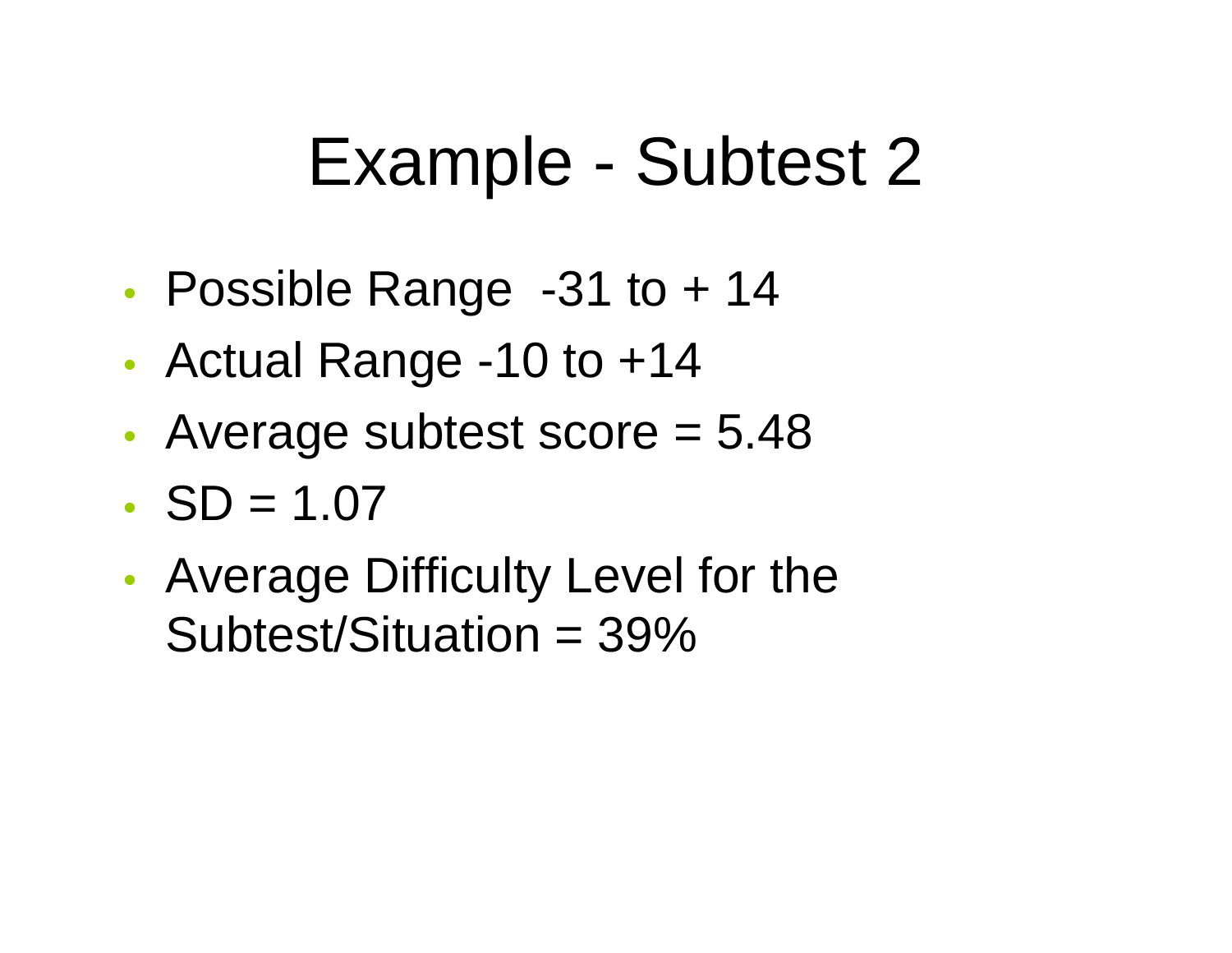# Findings

- •• Met the Challenges
- •Easy to Administer and Score
- •Difficulties with Data Output
- •Challenges Data Interpretation
- • Top 20% of candidates likely to make the best decisions and fewer bad decisions
- High Candidate Acceptance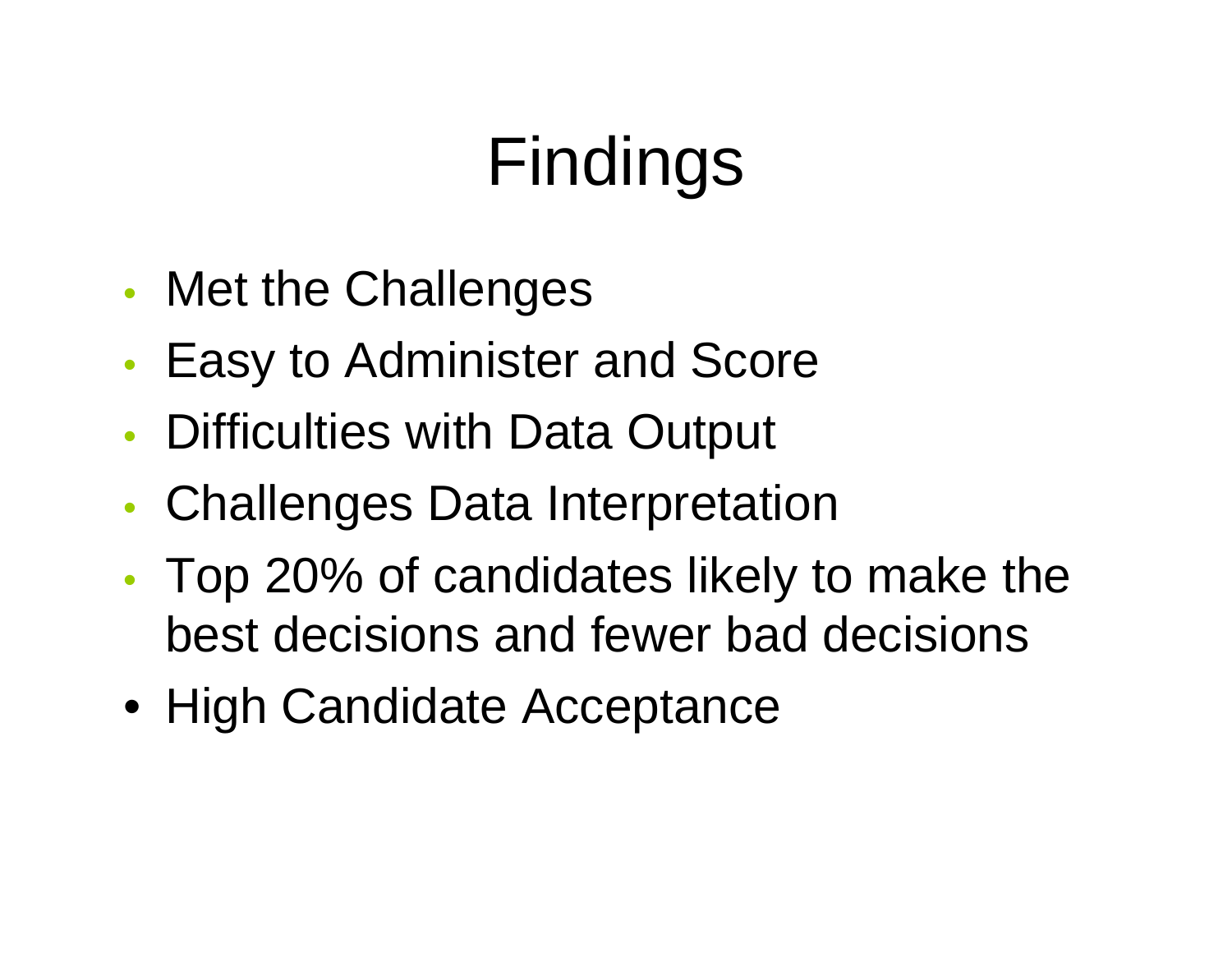## Remaining Issues

- •• Some questions/decision points have negative average scores – why?
- •• What is the best method to analyze the items?
- • Are we measuring the critical entry-level requirements the best way?
- •• Should we plan to incorporate audio/video to reduce reading?